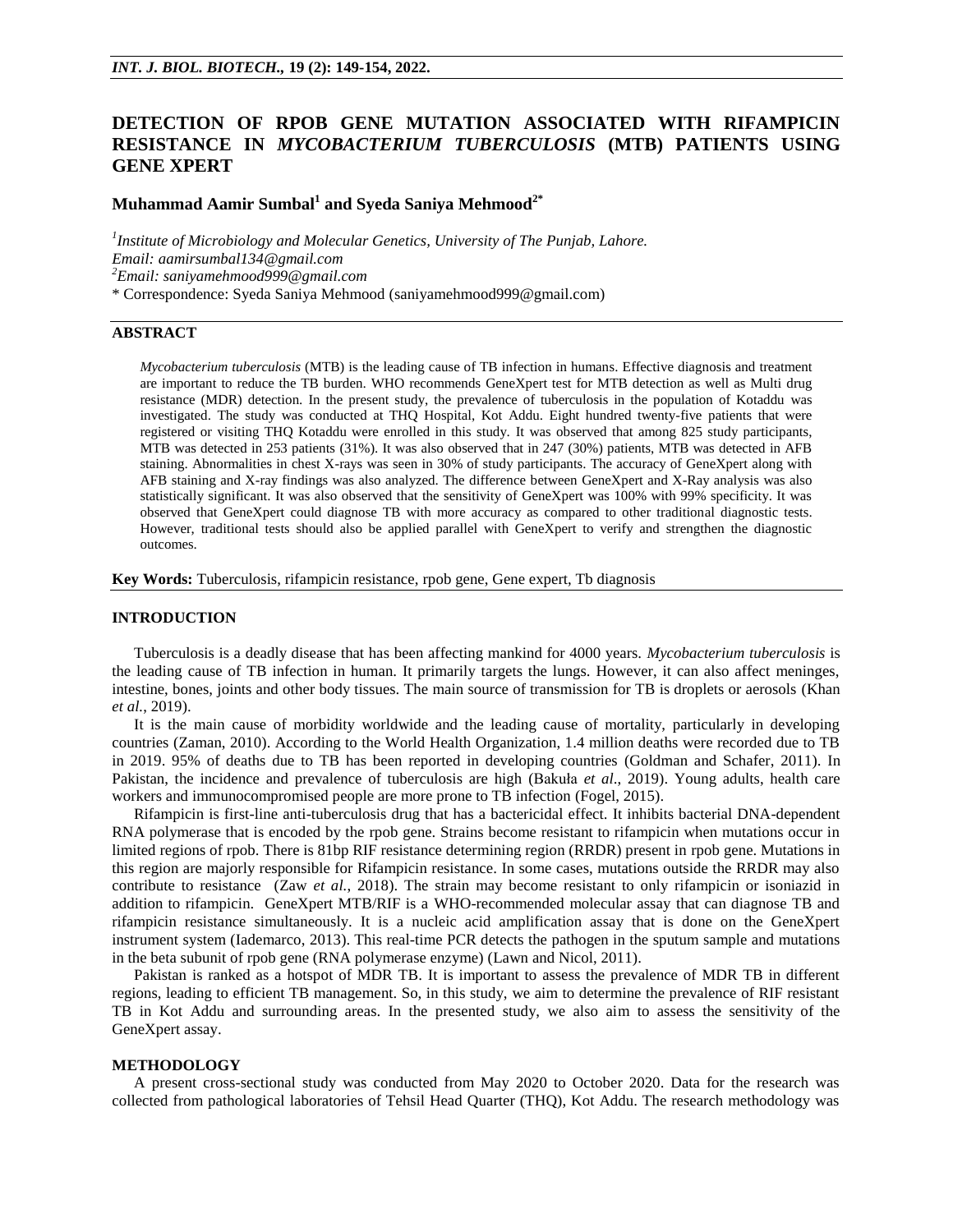designed considering ethical standards, and samples were collected after the consent of subjects. Demographic details of patients were recorded on a questionnaire, and samples were collected for further testing. Data were collected from 825 patients registered in THQ, Kot Addu. Ethical approval was taken from the ethical committee of THQ, Kot Addu. A questionnaire was designed to gather information like demographic details and Clinical manifestations in study participants. Data were then entered into the Excel sheet for analysis.

#### **Sample Collection and testing**

Study participants were asked to provide sputum samples for testing. For this purpose, participants were provided with sterile containers. Acid-fast staining was done following the pre-defined standard operating procedure (Bayot *et al.*, 2020). Hemoglobin level and Total leucocyte counts were analyzed using an automated hematology analyzer. Chest Xray for tuberculosis was done, and CXR findings were evaluated according to the Centers of Disease Control (CDC) guidelines. GeneXpert MTB/RIF test was used to detect the presence of *Mycobacterium tuberculosis* and mutation in Rpob gene simultaneously.

#### **Statistical Analysis**

Data were entered in an Excel file and transferred to GraphPad Prism 8 for statistical analysis. Descriptive variables were summarized in the form of frequencies or percentages. Mean differences in the hematological profile of patients suffering from Rifampicin resistant and Rifampicin sensitive strains were determined by applying independent t-test,  $p < 0.05$  was considered significant.

## **RESULTS**

## **Demographic findings**

Eight hundred twenty-five study participants were enrolled. Data were collected on a structured questionnaire, and different diagnostic tools were used to check the health status of study participants. Among study participants, 456 (55%) were male, while 369 (45%) were females. All participants were divided into two groups based on age. It was observed that 116 (14%) participants belong to the age group <30 while 254 (31%) belong to the age group  $>30$ years. The age of 455 (55%) patients were not known.

#### **Diagnostic findings of Study participants**

GeneXpert was used to detect the presence of Mycobacterium tuberculosis in sputum samples. Mtb was detected in 253 (31%) samples, while in 572 (69%) Mtb was not detected. RIF resistance was observed in 67 (8%) study participants, while 186 participants (Mtb positive) contain RIF sensitive strains. AFB staining was also done to strengthen the GeneXpert results. Among 825 participants, 247 (30%) indicate smears of different grades (1+ to 4+) while 578 (70%) gives negative results in AFB staining. Total Leucocyte counts (TLC) of all study participants indicate that 445 (54%) have 1100-10000 leucocytes while 380 (46%) have 10000-20000 leucocytes. X-Ray findings indicate that the Chest X-ray of 579 (70%) participants was clear and normal, while 246 (30%) have some abnormality in their X-Ray.

GeneXpert results further classified MTB positive patients. Among 253 patients, 231 patients were highly positive for MTB, followed by low positive (16) and intermediate positive (6), respectively. RIF resistant patients were also sub-classified as low positive (23), intermediate positive (21) and high positive (23). X-Ray findings of patients indicate that 91 have bilateral opacity in the supraclavicular region. Sixty-four patients have opacity in the form of the patch in the right lobe of a lung, while 90 patients have opacity on the lung's upper right lobe. AFB staining indicates smears of different grades that includes  $1+, 2+, 3+$  and  $4+.$  Among these  $2+$  was in 91 patients followed by  $3 + (70)$ ,  $4 + (51)$  and  $1 + (35)$  respectively.

## **Accuracy of GeneXpert over AFB staining and X-Ray findings**

Fisher's exact test was applied to check the accuracy of GeneXpert and AFB staining. It was observed that 247 patients were Mtb positive in both Gene Xpert and AFB staining. 572 patients were negative in Gene Xpert and AFB staining. It was observed that six samples that were negative in AFB staining were positive in GeneXpert analysis. There was no Gene Xpert negative sample that was observed Mtb positive in AFB staining. Fisher's exact test was significant as the  $p < 0.0001$ .

Fisher's exact test was applied to check the accuracy of GeneXpert and X-ray findings. It was observed that 246 patients were Mtb positive in both Gene Xpert and X-Ray findings. 572 patients were negative in Gene Xpert and X-Ray findings. It was observed that seven samples that were normal in X-ray were positive in GeneXpert analysis.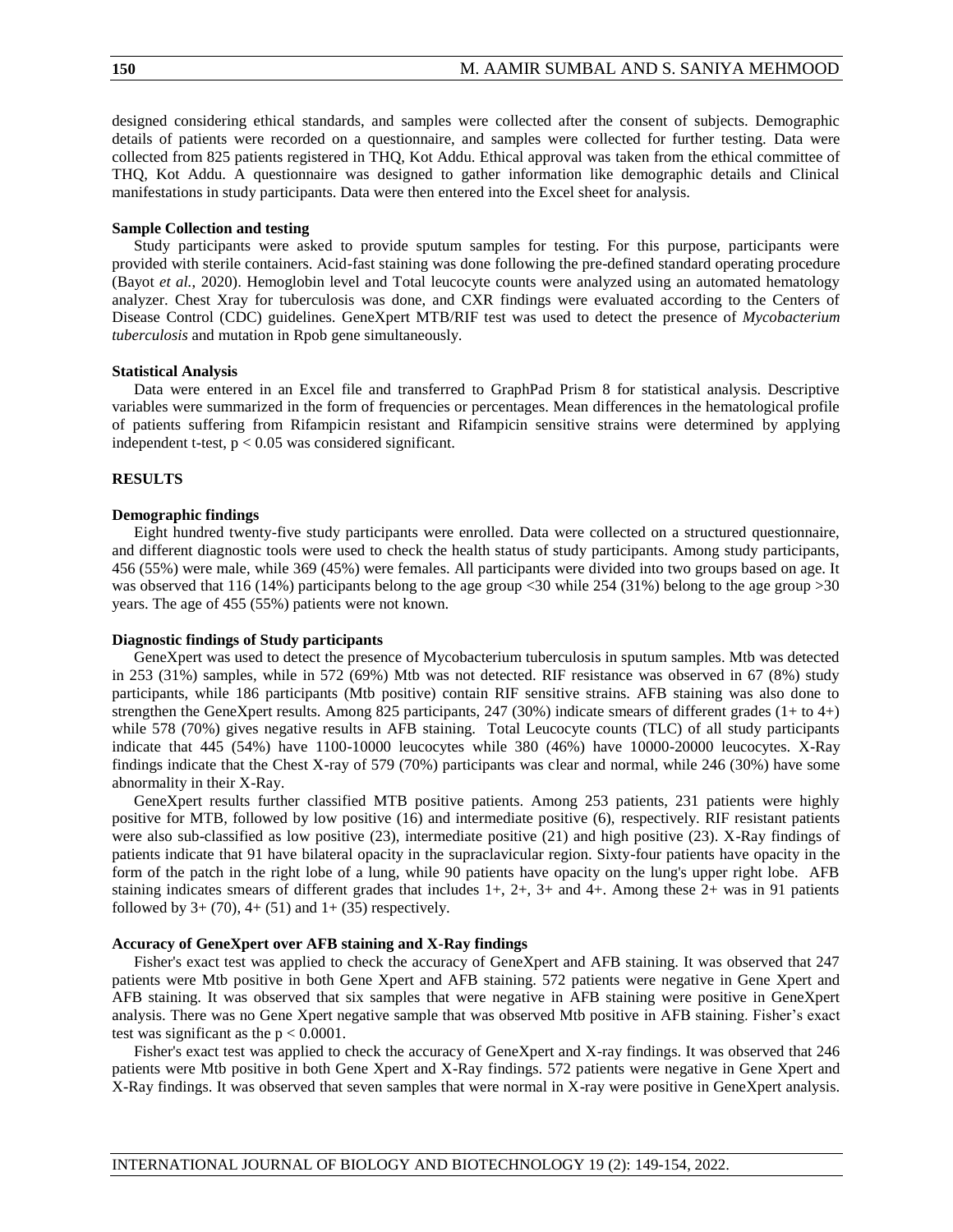There was no Gene Xpert negative sample that was observed Mtb positive in X-Ray. Fisher's exact test was significant at  $p < 0.0001$ .

# **Positive Predictive Value and Negative Predictive Value of GeneXpert**

Positive predictive values and negative predictive values were also calculated using QuickCalc (Online GraphPad Prism Calculations). With 31% prevalence of TB in the population of Kot Addu. It was observed that PPV is 97.82%, predicting that in case of a positive result, there is a 97.82% chance that the patient has a disease with 2.18% chances of false-negative results. Negative predictive value was 100%, indicating that is the case of a negative result, there are 100% chances that patients do not have the disease with a zero % chance of false-negative results. Table 1 indicates the predictive values if we test 1000 people from the selected population.

**Table 1**. PPV and NPV of GeneXpert for TB diagnosis.

|                      | <b>Disease Present</b> | <b>Disease</b><br><b>Absent</b> | <b>Total</b> |
|----------------------|------------------------|---------------------------------|--------------|
| <b>Test Positive</b> | 310.0                  | 6.9                             | 316.9        |
| <b>Test Negative</b> | (0.0)                  | 683.1                           | 683.1        |
| <b>Total</b>         | 310.0                  | 690.0                           | 1000.0       |



**Fig. 1.** TLC values and X-Ray findings among different study groups.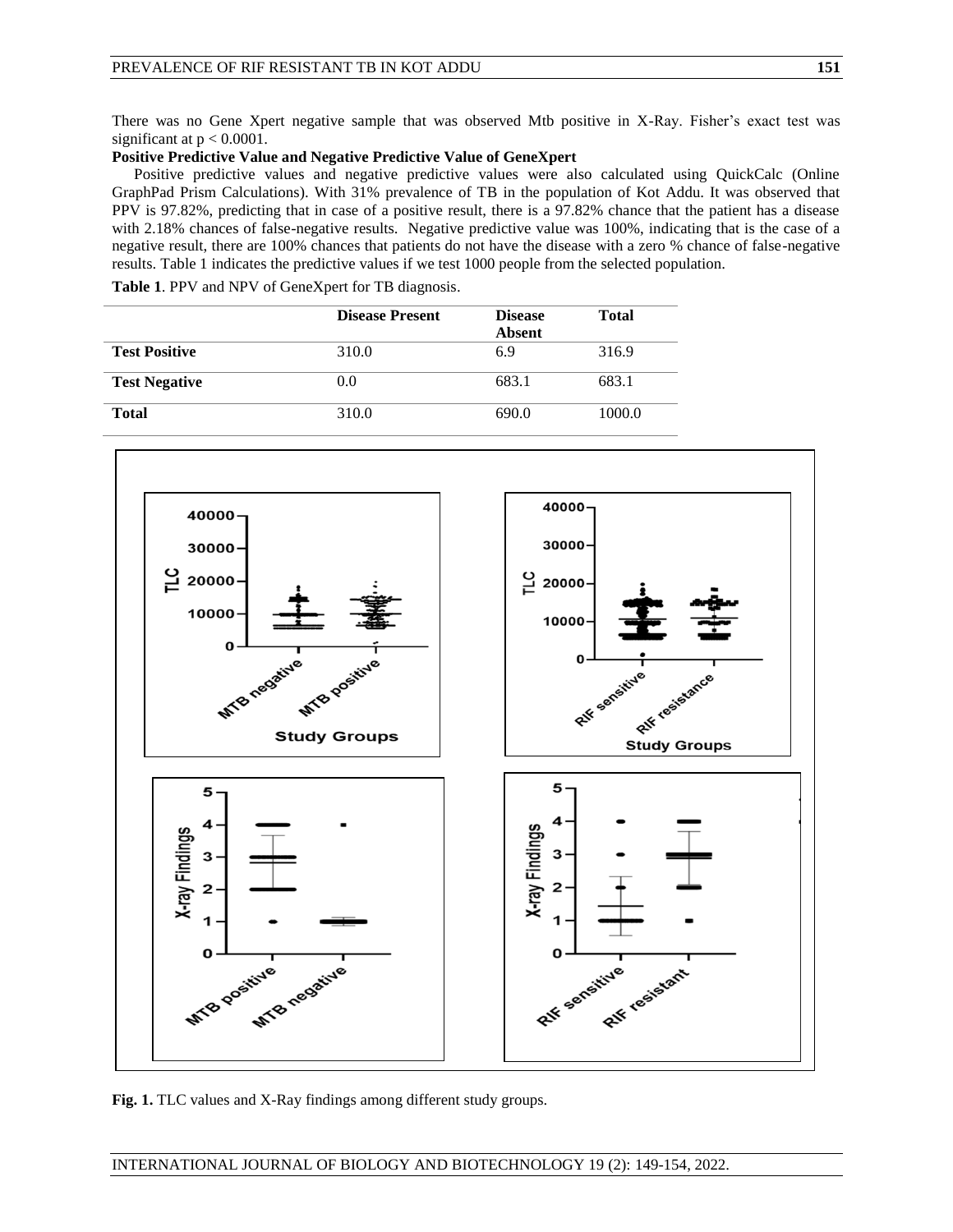## **TLC among MTB positive and MTB negative patients**

TLC among two different groups; MTB negative (MTB not detected) and MTB positive (MTB detected) was compared. Mean with standard error for TLC was  $10451.68 \pm 169.36$  in Patients with MTB negative. Mean with standard error for TLC was  $11260.93 \pm 344.27$  in Patients with MTB positive. It was observed that there is a statistically significant difference between the means of these two groups ( $p < 0.0001$ ) as shown in Fig. 1.

## **TLC among RIF sensitive and Resistant patients**

TLC among two different groups, RIF sensitive and RIF resistant, was compared. Mean with standard error for TLC was  $10676.34 \pm 166.42$  in RIF sensitive. Mean with standard error for TLC was  $10970.15 \pm 506.42$  in RIF resistant. It was observed that there is no statistically significant difference between the means of these two groups  $(p < 0.6149)$  as illustrated in Fig. 1.

## **X-Ray finding in MTB positive and negative patients**

X-Rays finding in MTB positive, and MTB negative patients were also compared. It was observed that there was a significant difference (P-value <0.0001) between Xray findings of MTB positive and MTB negative patients. MTB negative patients have clear or normal Xray, While MTB positive patients have bilateral opacity in the supraclavicular region, opacity in the form of the patch in the right lobe of the lung or opacity on the upper right lobe of the lung. Significant difference between X-Ray finding of MTB positive and MTB negative indicates that X-Ray is an efficient way to check the presence of MTB infection as shown in Fig. 1.

## **X-Ray finding in RIF sensitive and RIF resistant patients**

X-Rays finding in RIF sensitive, and RIF resistant patients were also compared. It was observed that there was a significant difference  $(p < 0.0001)$  between Xray findings of RIF sensitive and RIF resistant patients. The ligand on Y-axis describes different representations of disease which include 1 (Chest X-Ray clear), 2 (Opacity on upper right lobe of lung), 3 (Bilateral opacity in supraclavicular region) and 4 (Opacity in the form of patch in the right lobe of lung) as described in Fig. 1. Most of the RIF Sensitive patients have clear or normal Xray, While RIF resistant patients have bilateral opacity in the supraclavicular region, opacity in the form of the patch in the right lobe of the lung or opacity on the upper right lobe of the lung.

#### **Correlation between AFB smear grades and Hb**

The correlation was checked between AFB smear grades and Hb level. Different AFB smear grades 1+, 2+, 3+ and 4+ were analyzed for their correlation with Hb levels in study participants. It was observed that there is no statistically significant correlation ( $p < 0.5218$ ) between AFB smear grades and level of Hb in Tb patients. Which indicates that Hb levels remains same in MTB negative participants as well as patients with different AFB smear grades.

#### **DISCUSSION**

TB is an infectious disease that is affecting the human population worldwide. In a low-income country like Pakistan, Lack of education and poor health conditions enhance the risk of tb infection and transmission. In the presented study, we aim to access the prevalence of tuberculosis in the population of Kot Addu.

Eight hundred twenty-five patients that were registered or visiting THQ Kotaddu were enrolled in this study. Collected data indicates that among the study population, 55% were male while females were 45%. This shows that the prevalence of Tb was high among the male population as compared to the female population. Previous studies also represent a high prevalence of TB among the male population as compared to females. It was also reported that in low-middle income countries, prevalence is high among men (Horton, MacPherson, Houben, White, & Corbett, 2016). However, the difference between both groups varies in a different region of the world (Marçôa *et al.*, 2018; Thorson *et al.*, 2007).

It was observed that the prevalence of TB was 31% in the study population. Rifampicin resistance was observed in 26% of Mtb positive patients. A comparative study-National antituberculosis drug-resistant survey in Pakistanreported that 3.7% of new cases and 18.1% of previously treated patients have Multiple drug resistance (Tahseen *et al*., 2016).

Accuracy of GeneXpert along with AFB staining and X-ray findings was also evaluated. Fisher's exact test to compare the accuracy of different diagnostic tests. It was observed that there is a significant difference between the positive relation of GeneXpert and AFB staining results. The difference between GeneXpert and X-Ray analysis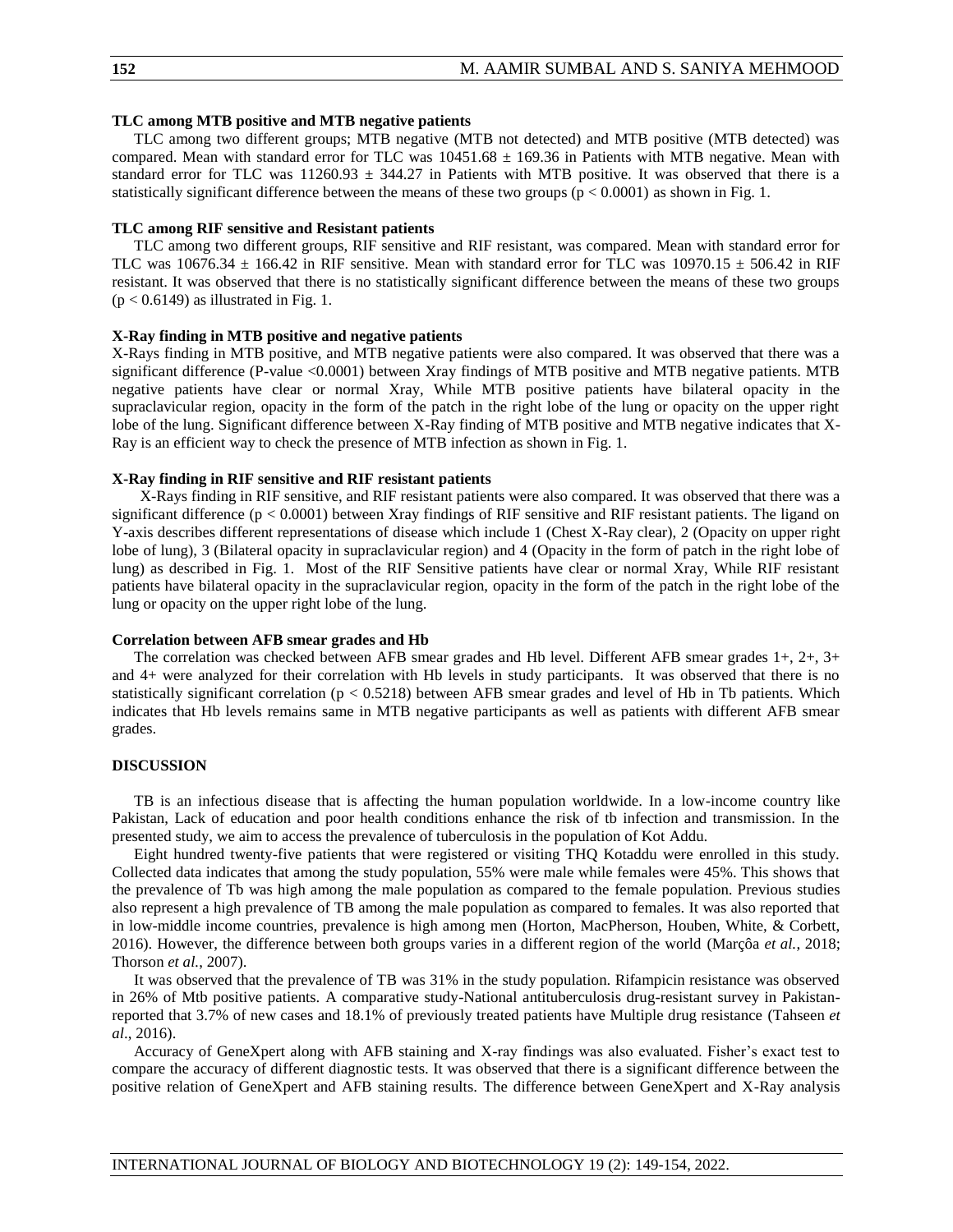was also statistically significant. Our results for accuracy check were consistent with the study done by Panday and Yadav (2019) who reported that GeneXpert has high sensitivity and specificity as compared to other diagnostic tests.

The accuracy of clinical test can be assessed using the Positive predictive test and Negative predictive tests. Previous studies have also reported high accuracy, sensitivity and specificity of GeneXpert compared to other diagnostic methods (Lawn and Nicol, 2011; Pandey and Yadav, 2019; Steingart *et al*., 2013).

Leukocytosis and leukocytopenia are two conditions that is commonly found in tb patients. We compared total leucocyte count in Mtb positive and Mtb negative patients. Mtb positive patients exhibit elevated TLC as compared to negative patients. There was a statistically significant difference between the means of these two groups  $P \lt C$ 0.0001. Another study reported the same TLC variation among patients suffering from pulmonary tb (Abdelkareem *et al.*, 2015). It was also observed that there was no significant difference between the TLC of RIF resistant and sensitive patients. This means the present of resistant strains don't have any effect on reduction or elevation in WBCs count. We also compared the X-ray findings of Mtb positive and Mtb negative patients. There was a significant difference between Xray findings of Mtb positive and negative patients. Mtb negative patients have clear chest Xray, and no abnormality was found in their X-ray. However, Opacities were seen in chest Xray of Mtb positive patients. A significant difference was also observed between the chest X-ray of RIF resistant and sensitive Mtb positive patients. RIF sensitive patients have clear X-ray as compared to RIF resistant patients. Correlation between AFB smear grades and HB level in Mtb positive patients was also accessed. The correlation between smear grades and Hb level was not significant. However, many studies have previously reported tuberculosis associated anaemia (Gil-Santana *et al*., 2019).

#### **CONCLUSION**

The present study indicates that GeneXpert is a novel diagnostic tool for the detection of TB and drug resistance. The major aim of the present work was to find out the prevalence of TB and RIF resistance among Kot Addu population. It was observed that GeneXpert could diagnose tuberculosis with more accuracy as compared to other traditional diagnostic tests. However, traditional tests should also be applied parallel to GeneXpert to verify and strengthens the diagnostic outcomes.

**Author's Contribution**. All authors contributed equally.

**Conflict of interest**. There exists no conflict of interest for publishing this manuscript.

## **REFERENCES**

- Abdelkareem, Y., A.M. Hashim and H. Abdelazeem (2015). Hematological changes in pulmonary tuberculosis. *Al-Azhar Assiut Medical Journal,* 13(4): 2.
- Bakuła, Z., H. Javed, M. Pleń, N. Jamil, Z. Tahir and T. Jagielski (2019). Genetic diversity of multidrug-resistant Mycobacterium tuberculosis isolates in Punjab, Pakistan. *Infection, Genetics and Evolution,* 72, 16-24.
- Bayot, M., T. Mirza and S. Sharma (2020). Acid Fast Bacteria. *StatPearls*.
- Fogel, N. (2015). Tuberculosis: a disease without boundaries. *Tuberculosis,* 95(5): 527-531.
- Gil-Santana, L., L.A. Cruz, M.B. Arriaga, P.F. Miranda, K.F. Fukutani, P.S. Silveira-Mattos, . . . A. Rauwerdink (2019). Tuberculosis-associated anemia is linked to a distinct inflammatory profile that persists after initiation of antitubercular therapy. *Scientific reports,* 9(1): 1-8.
- Goldman, L., and A. Schafer (2011). Tuberculosis: disease overview. *Goldman's cecil medicine: expert consult premium edition. 24th ed. St. Louis (MO): Saunders Elsevier*.
- Horton, K. C., P. MacPherson, R. M. Houben, R.G. White and E. L. Corbett (2016). Sex differences in tuberculosis burden and notifications in low-and middle-income countries: a systematic review and meta-analysis. *PLoS medicine,* 13(9): e1002119.
- Iademarco, M. F. (2013). Availability of an assay for detecting Mycobacterium tuberculosis, including rifampinresistant strains, and considerations for its use-United States, 2013.
- Khan, M., M. Islam, J. Ferdous and M. Alam (2019). An Overview on Epidemiology of Tuberculosis. *Mymensingh medical journal: MMJ,* 28(1): 259.
- Lawn, S. D., and M. P. Nicol (2011). Xpert® MTB/RIF assay: development, evaluation and implementation of a new rapid molecular diagnostic for tuberculosis and rifampicin resistance. *Future microbiology,* 6(9): 1067- 1082.
- Marçôa, R., A. Ribeiro, I. Zão and R. Duarte (2018). Tuberculosis and gender-Factors influencing the risk of tuberculosis among men and women by age group. *Pulmonology,* 24(3): 199-202.